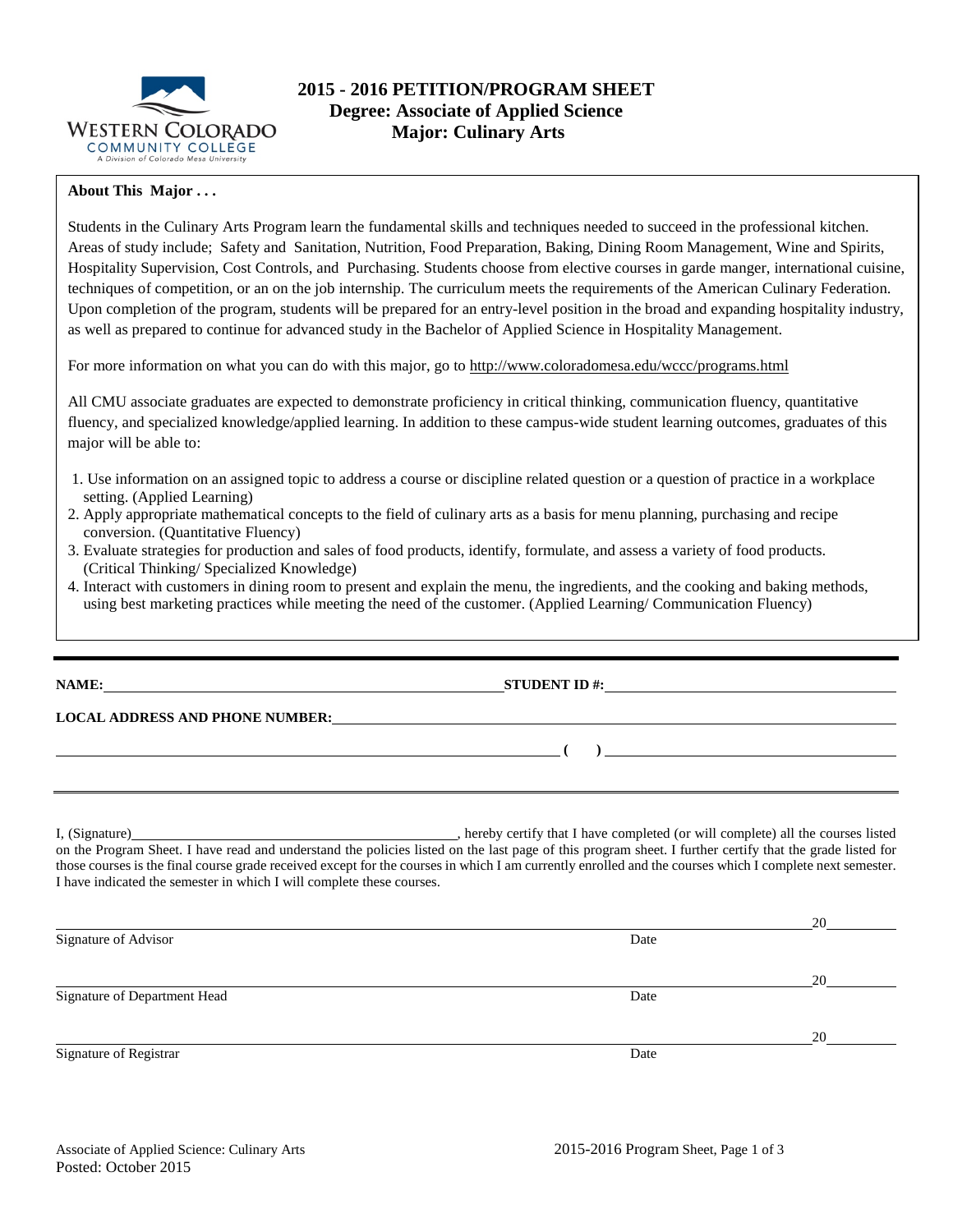### **DEGREE REQUIREMENTS:**

- Minimum 66 semester hours total (A minimum of 16 taken at CMU in no fewer than two semesters)
- A cumulative grade point average of 2.0 or higher must be maintained for all courses taken and a "C" or better must be achieved in coursework toward major content area.
- Pre-collegiate courses (usually numbered below 100) cannot be used for graduation.
- A student must follow the CMU graduation requirements either from 1) the program sheet for the major in effect at the time the student officially declares a major; or 2) a program sheet for the major approved for a year subsequent to the year during which the student officially declares the major and is approved for the student by the department head. Because a program may have requirements specific to the degree, the student should check with the faculty advisor for additional criteria. It is the student's responsibility to be aware of, and follow, all requirements for the degree being pursued. Any exceptions or substitutions must be approved by the student's faculty advisor and Department Head.
- When filling out the program sheet a course can be used only once.
- See the "Undergraduate Graduation Requirements" in the catalog for additional graduation information.

#### **ESSENTIAL LEARNING REQUIREMENTS** (Minimum 15

semester Hours) See the current catalog for a list of courses that fulfill the requirements below. If a course is on the Essential Learning list of options and a requirement for your major, you must use it to fulfill the major requirement and make a different selection within the Essential Learning requirement. The Essential Learning capstone course and corequisite Essential Speech course (required for bachelor's degrees) cannot be used as options for the below requirements.

| Course No Title                                                                                 |   | Sem.hrs Grade Term/Trns |
|-------------------------------------------------------------------------------------------------|---|-------------------------|
| <b>Communication</b> (6 semester hours)                                                         |   |                         |
| <b>ENGL 111 English Composition</b>                                                             | 3 |                         |
| <b>ENGL 112 English Composition</b>                                                             | 3 |                         |
| $-OR-$                                                                                          |   |                         |
| ENGL 111 English Composition and                                                                | 3 |                         |
| SPCH 101 Interpersonal Communication or                                                         | 3 |                         |
| SPCH 102 Speechmaking                                                                           | 3 |                         |
| <b>Mathematics:</b> (Minimum 3 semester hours) Minimum MATH<br>107 Career Mathematics or higher |   |                         |
|                                                                                                 | 3 |                         |
| Social Sciences, Natural Science, Fine Arts or Humanities (Minimum<br>6 semester hours)         |   |                         |
|                                                                                                 |   |                         |
|                                                                                                 |   |                         |

Course No Title Sem.hrs Grade Term/Trns

#### **WELLNESS REQUIREMENT** (2 semester hours)

| KINE 100    | Health and Wellness |  |  |
|-------------|---------------------|--|--|
| <b>KINA</b> |                     |  |  |

## **ASSOCIATE OF APPLIED SCIENCE: CULINARY ARTS**

**REQUIREMENTS**

(49 semester hours)

#### **Core Classes**

| CUAR 100              | <b>Culinary Fundamentals</b>    | 3 |  |
|-----------------------|---------------------------------|---|--|
| CUAR 101              | Food Safety and Sanitation      | 2 |  |
| CUAR <sub>115</sub>   | Intro to Sustainable Cuisine    | 3 |  |
| CUAR 125              | Introduction to Foods           | 4 |  |
| CUAR 129              | Center of the Plate             | 4 |  |
| CUAR 145              | Introduction to Baking          | 4 |  |
| CUAR 156              | Nutrition for the Hospitality   |   |  |
|                       | Professional                    | 3 |  |
| CUAR 179              | Wines, Spirits, Beers           | 3 |  |
| CUAR 190              | Dining Room Management          | 4 |  |
| CUAR 233              | Advanced Line Prep & Cookery4   |   |  |
| CUAR 255              | Supervision in the Hospitality  |   |  |
|                       | Industry                        | 3 |  |
| <b>CUAR 262</b>       | Purchasing for the Hospitality  |   |  |
|                       | Industry                        | 3 |  |
| CISB 101              | <b>Business Info Technology</b> |   |  |
|                       | <b>OR</b>                       |   |  |
| OFAD 118              | Intro to PC Application         | 3 |  |
| <b>CUAR Electives</b> |                                 | 6 |  |
| <b>CUAR</b>           |                                 |   |  |
|                       |                                 |   |  |
| <b>CUAR</b>           |                                 |   |  |
|                       |                                 |   |  |

#### **Electives**

(Choose 6 semester hours from the list below) CUAR 245 International Cuisine 3 CUAR 251 Advanced Garde Manger 3 CUAR 261 Cost Controls 3

CUAR 271 Techniques of Culinary Competition – hot food 3 CUAR 272 Techniques of Culinary Competition – cold food 3 CUAR 281 Internship (1-6)

Additional expenses – Students in Culinary Arts may be required to purchase or have cooking tools and appropriate chef's clothing. This does not include required textbooks. These costs vary with student needs and brand or quality of tools purchased.

\*Please see your advisor for requirements specific to this program.